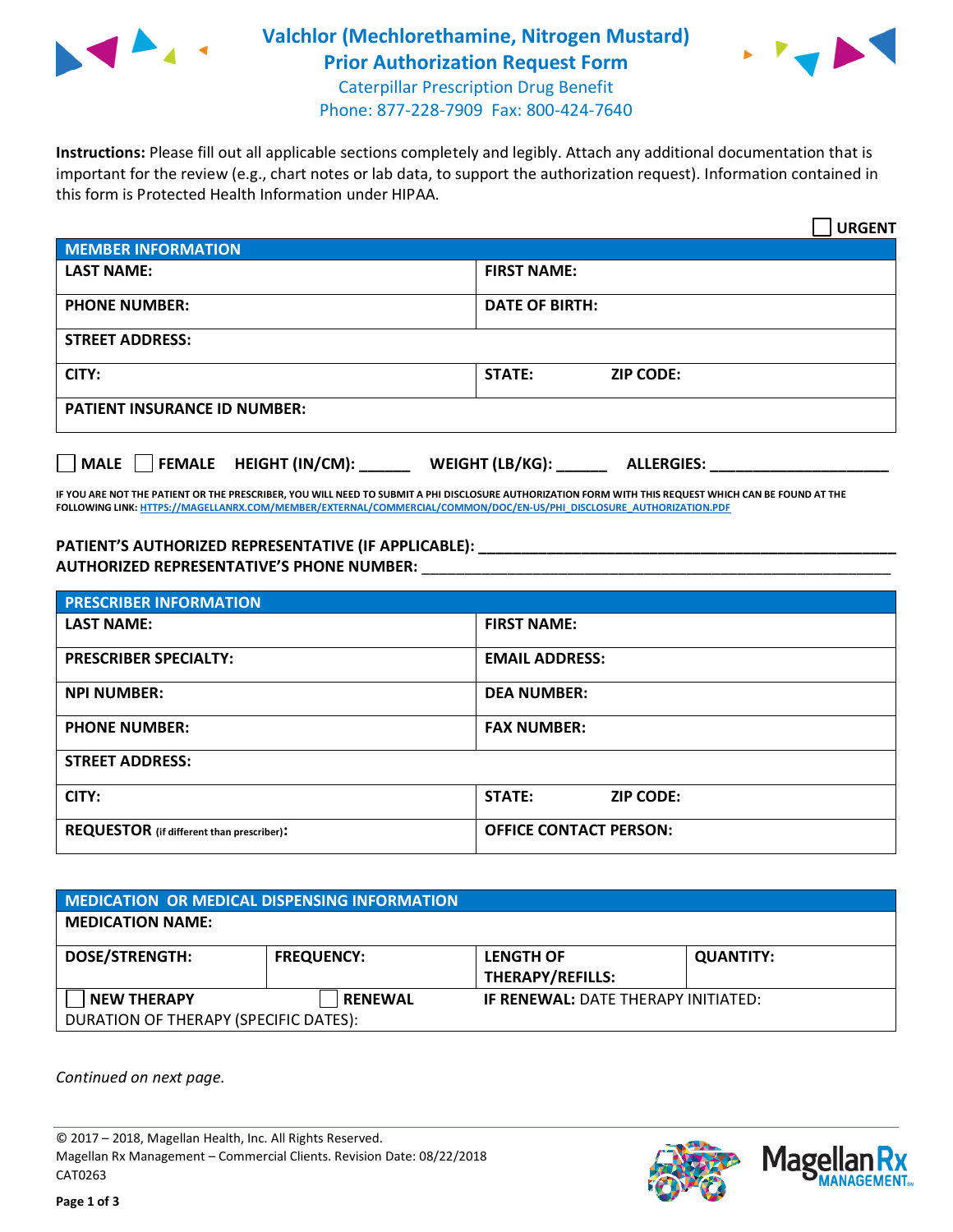



| MEMBER'S LAST NAME: NAME: NAME AND A SERIES OF THE SERIES OF THE SERIES OF THE SERIES OF THE SERIES OF THE SERIES OF THE SERIES OF THE SERIES OF THE SERIES OF THE SERIES OF THE SERIES OF THE SERIES OF THE SERIES OF THE SER                                                                                                                                                                                                                                                                                          | <b>MEMBER'S FIRST NAME:</b>                                                                     |                                                       |  |  |  |
|-------------------------------------------------------------------------------------------------------------------------------------------------------------------------------------------------------------------------------------------------------------------------------------------------------------------------------------------------------------------------------------------------------------------------------------------------------------------------------------------------------------------------|-------------------------------------------------------------------------------------------------|-------------------------------------------------------|--|--|--|
|                                                                                                                                                                                                                                                                                                                                                                                                                                                                                                                         | 1. HAS THE PATIENT TRIED ANY OTHER MEDICATIONS FOR THIS CONDITION?                              | YES (if yes, complete below)<br><b>NO</b>             |  |  |  |
| <b>MEDICATION/THERAPY (SPECIFY</b><br>DRUG NAME AND DOSAGE):                                                                                                                                                                                                                                                                                                                                                                                                                                                            | <b>DURATION OF THERAPY (SPECIFY</b><br>DATES):                                                  | <b>RESPONSE/REASON FOR</b><br><b>FAILURE/ALLERGY:</b> |  |  |  |
| <b>2. LIST DIAGNOSES:</b>                                                                                                                                                                                                                                                                                                                                                                                                                                                                                               |                                                                                                 | <b>ICD-10:</b>                                        |  |  |  |
| □ T-cell lymphoma                                                                                                                                                                                                                                                                                                                                                                                                                                                                                                       |                                                                                                 |                                                       |  |  |  |
| PRIOR AUTHORIZATION.                                                                                                                                                                                                                                                                                                                                                                                                                                                                                                    | 3. REQUIRED CLINICAL INFORMATION: PLEASE PROVIDE ALL RELEVANT CLINICAL INFORMATION TO SUPPORT A |                                                       |  |  |  |
| <b>Clinical Information:</b><br>Does the patient have a diagnosis of cutaneous manifestations of T-cell lymphoma [CTCL (e.g., mycosis<br>fungoides/Sezary Syndrome)]? □ Yes □ No<br>Has Valchlor been prescribed by an oncologist or dermatologist? $\Box$ Yes $\Box$ No                                                                                                                                                                                                                                                |                                                                                                 |                                                       |  |  |  |
|                                                                                                                                                                                                                                                                                                                                                                                                                                                                                                                         |                                                                                                 |                                                       |  |  |  |
| Has the patient had a trial with at least one prior skin-directed therapy (such as phototherapy-UVB or PUVA light,<br>topical steroids, local radiation, or topical chemotherapy)? □ Yes □ No<br>If "yes" to the above question, provide documentation explaining which medication(s) have been tried:                                                                                                                                                                                                                  |                                                                                                 |                                                       |  |  |  |
| Are there any other comments, diagnoses, symptoms, medications tried or failed, and/or any other information the<br>physician feels is important to this review?                                                                                                                                                                                                                                                                                                                                                        |                                                                                                 |                                                       |  |  |  |
|                                                                                                                                                                                                                                                                                                                                                                                                                                                                                                                         |                                                                                                 |                                                       |  |  |  |
| Please note: Not all drugs/diagnosis are covered on all plans. This request may be denied unless all required<br>information is received.                                                                                                                                                                                                                                                                                                                                                                               |                                                                                                 |                                                       |  |  |  |
| ATTESTATION: I attest the information provided is true and accurate to the best of my knowledge. I understand that<br>the Health Plan, insurer, Medical Group or its designees may perform a routine audit and request the medical<br>information necessary to verify the accuracy of the information reported on this form.                                                                                                                                                                                            |                                                                                                 |                                                       |  |  |  |
| Prescriber Signature or Electronic I.D. Verification:                                                                                                                                                                                                                                                                                                                                                                                                                                                                   |                                                                                                 | Date:                                                 |  |  |  |
| CONFIDENTIALITY NOTICE: The documents accompanying this transmission contain confidential health information that is legally privileged. If<br>you are not the intended recipient, you are hereby notified that any disclosure, copying, distribution, or action taken in reliance on the contents<br>of these documents is strictly prohibited. If you have received this information in error, please notify the sender immediately (via return FAX)<br>and arrange for the return or destruction of these documents. |                                                                                                 |                                                       |  |  |  |

**Page 2 of 3**